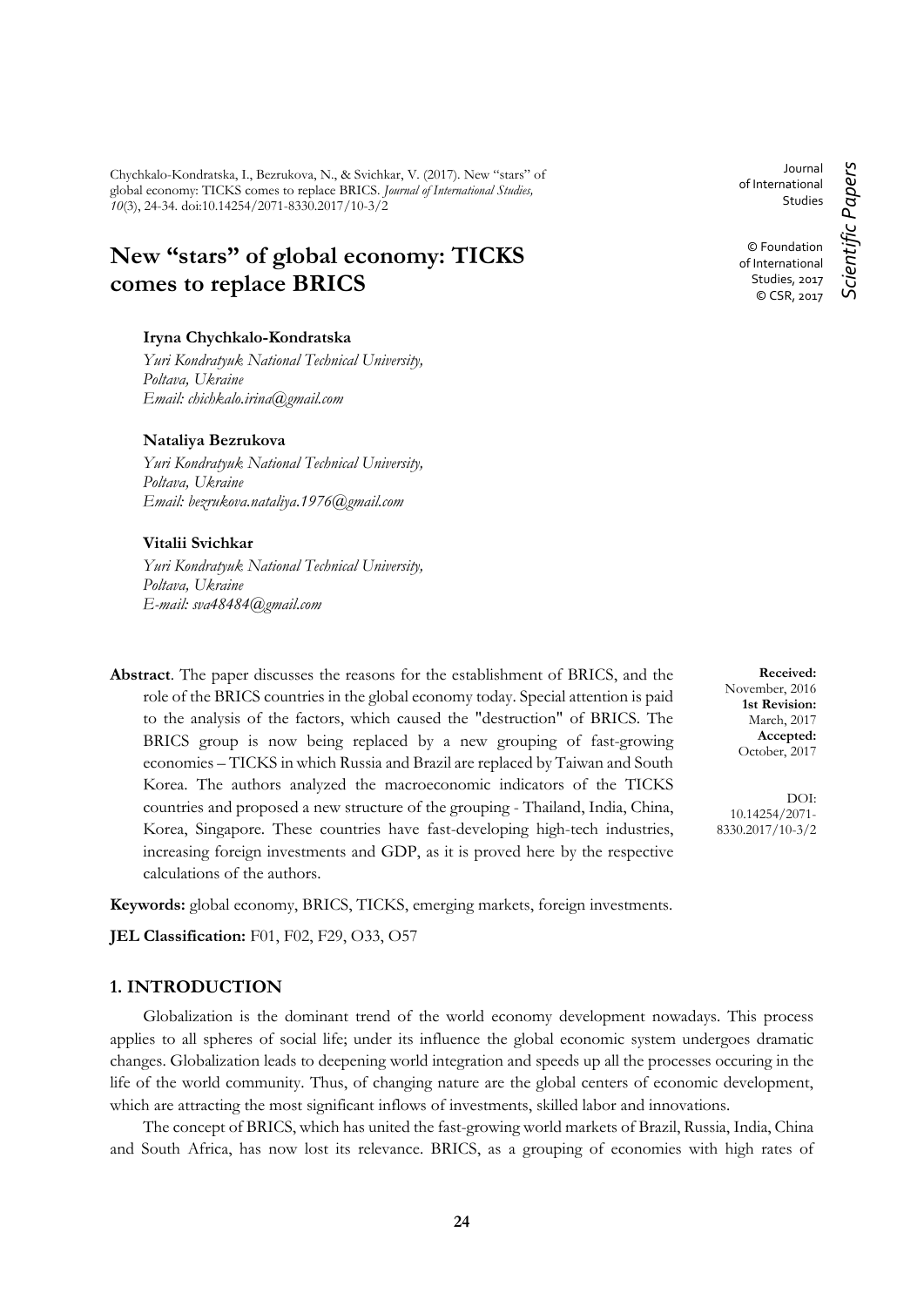development, has almost ceased to exist. It is now being replaced by TICKS, a new group of countries which are the new centers of foreign investment and innovations' development (Taiwan, India, China, Korea/South Korea and South Africa). Russia and Brazil are no longer the centers of the world economic development. Thus, within the global economy there appears a new group of countries with the role of "new stars" of the world economic development. They require careful analysis and evaluation of the peculiarities of their operation, and this predetermines the relevance of the study presented further.

## **2. LITERATURE REVIEW**

A number of scholars have dedicated their works to the research of peculiarities of the establishment and operation of fast-growing economies of developing countries. Among them the writings of Johnson (2016), O'Neill (2001), Bootle (2013), Movchan (2015), Aslund (2016) Mamedov et al. (2016), Verner (2011), deserve special attention.

But the trends and peculiarities of the TICKS member states development require further analysis, which is the subject of research in the article.

The paper aims to an analyze the peculiarities of functioning and the main reasons for the BRICS decline and outline the directions of the development of TICKS, a new group of fast-growing economies, as well as to substantiate the causes of the emergence of TICKS\* with new member states.

# **3. RESULTS**

Globalization changes the global system, creating new challenges and opening new opportunities for the economy. In today's global economy there occurs a change of leading "players": the role of newly industrialized countries in the group of developing countries is enhanced, against the backdrop of economic slowdown in developed countries. Developing countries actively attract foreign direct investments, channeling investment flows into services and technology (Yerznkyan, 2016; Banioniene and Dagiliene, 2017). But recently, the group of leading players among developing countries has also changed. As the leading analysts note BRICS suspends its existence as a group of countries that have been the engine of the world economic growth, and now, a new group of "engines" of the global economic development is being formed – the TICKS countries (Johnson, 2016).

BRICS is a group that includes five rapidly developing countries, namely Brazil, Russia, India, China and South Africa. The concept of BRIC (Brazil, Russia, India, China) appeared in 2001. It was offered by Jim O'Neill, the chief economist of the Goldman Sachs bank (O`Neill, 2001). For convenience of trade in the stock market, the analysts at Goldman Sachs merged the securities of Brazil, Russia, India and China in the pool with the aim to separate them from other papers. Goldman Sachs experts believed that over time the economic growth of these countries would exceed the growth of the G7 economies. Until 2011, the BRIC acronym was used, and only since South Africa joined the group, according to the statement of the Indian Minister of Finance, the group began to be called BRICS. The term BRICS started to be used to call the grouping of countries, which should ensure future growth of the global economy.

BRICS countries occupy 26% of the globe, they are inhabited by 42% of the world's population and they produce 27% of the world GDP. Brazil, Russia, India, China produce about 40% of wheat, 50% of pork, more than 30% of poultry, 30% of beef of the global indicators. 32% of global arable land is concentrated in the BRICS countries (BRICS in Numbers, 2015).

Each BRICS country has a top industry specialization, by which it is represented in the world markets. Thus, Brazil specializes in manufacturing agricultural produce, Russia is rich in mineral resources, India has cheap intellectual resources, China − cheap labor resources, South Africa has significant natural resources.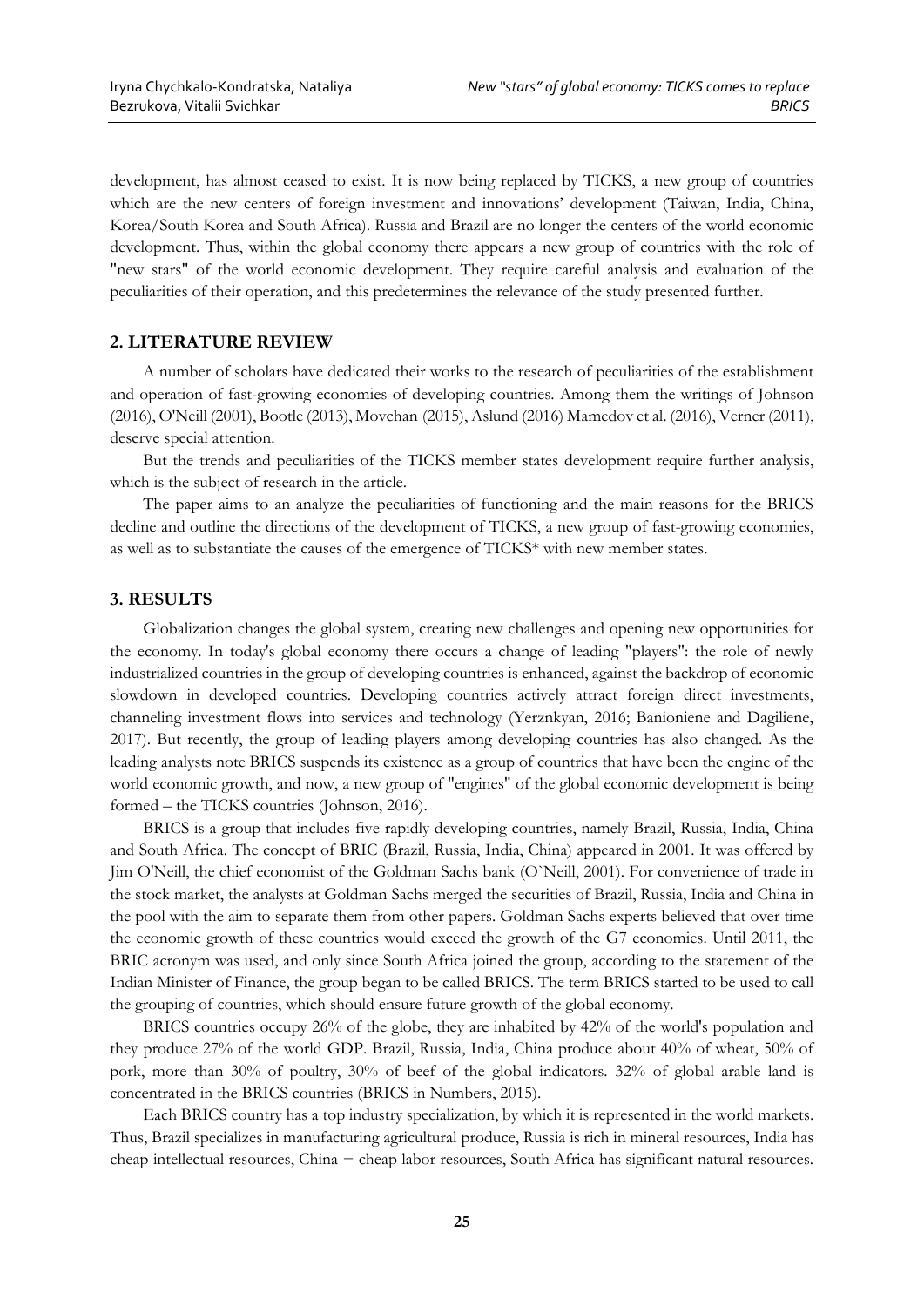So, owing to the existing potential, China and India are global suppliers of labor and consumer goods, industrial goods and services, and Brazil, Russia and South Africa are dominant suppliers of raw materials. Global ranking of the BRICS countries is represented in *Table 1* (Wikipedia, 2016). As you can see, these five countries are quite significant in many economic, social, political and military fields. Thus, China and India are the top ten in terms of the GDP growth.

However, the BRICS activity continues. The 9th BRICS summit was held on September 5-7, 2017 in the city of Xiamen (China). However, the final declaration contains only general proposals for the further development of integration processes between member states. As real steps to strengthen integration, it envisages an increase in the assets of the BRICS Investment Bank from 1.5 billion USD to 4.0 billion USD, which is not enough to finance significant investment projects within the organization (9th BRICS Summit, 2017).

Table 1

| Category                                           | <b>Brazil</b>  | Russia<br>India     |                | China          | South Africa |
|----------------------------------------------------|----------------|---------------------|----------------|----------------|--------------|
| Area                                               | 5              | 1                   |                | 3              | 25           |
| Population                                         | 5              | 9<br>$\overline{2}$ |                | 1              | 25           |
| The rate of population growth                      | 107            | 221                 | 93             | 156            | 158          |
| Workforce                                          | 5              | 7                   | $\overline{2}$ |                | 34           |
| GDP (nominal)                                      | 7              | 8                   | 10             | $\overline{2}$ | 28           |
| GDP (according to purchasing power<br>parity (PPP) | 8              | 6                   | $4(3-2015)$    | $2(1-2015)$    | 25           |
| GDP (nominal) per capita                           | 53             | 56                  | 138            | 94             | 71           |
| GDP (PPP) per capita                               | 71             | 51                  | 127            | 93             | 77           |
| GDP (real) growth rate                             | 15             | 88                  | $\overline{4}$ | 5              | 17           |
| Human development index                            | 73             | 55                  | 119            | 89             | 110          |
| Export                                             | 18             | 11                  | 16             | 1              | 36           |
| Import                                             | 20             | 17                  | 11             | $\overline{2}$ | 34           |
| Balance of trade                                   | 187            | $\overline{4}$      | 169            |                | 179          |
| Foreign direct investment                          | 11             | 12                  | 5<br>29        |                | 31           |
| Gold and foreign exchange reserves                 | 7              | 3                   | 6              | $\mathbf{1}$   | 33           |
| External debt                                      | 28             | 24                  | 26             | 23             | 45           |
| State debt                                         | 47             | 122                 | 29             | 98             | 88           |
| Military spending                                  | 12             | $\mathfrak{Z}$      | 10             | $\overline{2}$ | 43           |
| Strength of the armed forces                       | 14             | 5                   | 3              | 1              | 59           |
| Railway system                                     | 10             | 3                   | $\overline{4}$ | $\overline{2}$ | 12           |
| The network of roads                               | $\overline{4}$ | 8                   | 3              | $\overline{2}$ | 18           |

|  |  |  |  | Global ranking of the BRICS countries, 2014 |  |
|--|--|--|--|---------------------------------------------|--|
|--|--|--|--|---------------------------------------------|--|

*Source:* Own calculations based on Wikipedia.

So the questions arise: why a group of potentially strong economies ceases to exist; why Brazil and Russia left the group of countries which had to contribute to developing the world economy?

Despite the illusory importance of BRICS, a priori, this group could not survive for long: the memberstates had far more differences than similarities. Russia should especially be distinguished. According to Roger Bootle, the analyst of the Capital Economics, a macroeconomics research firm, in Russia, unlike the other BRICS countries, GDP growth was caused not by the transformation of the economy, but a set of independent of the state factors. The main factor among them is the raising prices for raw materials, particularly oil. Russian society is still corrupt and demography shows negative trends (Bootle, 2013).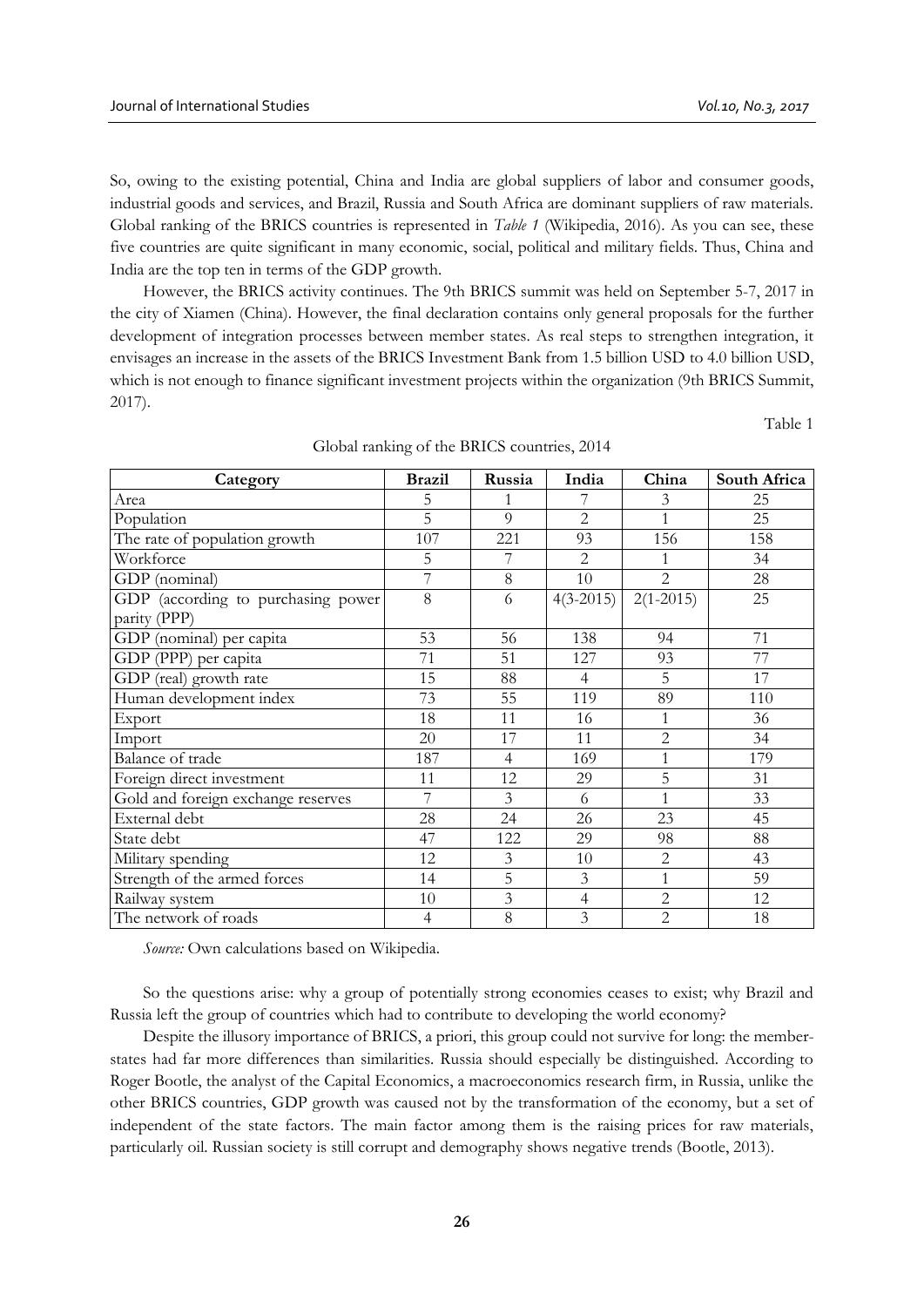Significant differences and asymmetries of the BRICS countries development can be traced in various areas. Thus, according to the official data, 3 billion 62 million people now live in the BRICS countries. But they are distributed very unevenly: most people live in China and India, and Russia only accounts for 5% of the BRICS population.

The combined BRICS GDP is 17.1 trillion USD. China's GDP is 11.2 trillion USD, India's GDP – 2.3 trillion USD, Brazil's GDP − 1.9 trillion USD, Russia's GDP − 1.4 trillion USD, South Africa's GDP − 324 billion USD. Thus, China produces 65% of the combined GDP and Russia only 8% of it.

All of the BRICS countries have low foreign debt (15% − 35% of GDP) and significant gold and foreign exchange reserves (15% − 37% of GDP). However, the reserves of Russia are sharply reducing, and it may become a net borrower.

Russia, unlike the other BRICS countries, is a leading exporter of mineral resources (oil, gas). However, a gradual shift to alternative energy sources will significantly reduce the competitive advantages of Russia and its impact on the global economy. At the same time, competitive advantages of other countries are going to increase. Prices for raw materials will remain low for one or two decades (Movchan, 2015; Balitskiy et al., 2014; Szurlej et a., 2015). This critical situation with the prices for raw materials will make a negative impact on the economies of developing countries which are exporters of raw materials. Their foreign exchange earnings will decline, which will probably lead to many debt crises. Brazil should especially be distinguished in this respect, as it has a large state debt and budget deficit. The raw material orientation of exports of most BRICS member countries can be considered a source of the BRICS comparative advantages, but the main countries importing this raw material are not part of the BRICS.

The BRICS countries are fundamentally different in terms of economic policy and social structure. Thus, according to the rating of Global Index of Economic Freedom, South Africa is in the 72nd place (a country with a relatively free economy), Brazil – in the  $118<sup>th</sup>$  place, India – in the  $128<sup>th</sup>$  place, China – in the 139th place, Russia – in the 143th (among countries with totally not free economies) (The Heritage Foundation, 2016). In Russia, there is almost no effective opposition, China has banned Facebook, free movement of people and capital, India maintains caste system, racial conflict is actual in South Africa and Brazil's main challenges are poverty and crime. In other words, the countries are quite different in their approach to the development of the economy and society, with all of them having significant problems in these areas.

The countries also differ in their standard of living. Russia is the BRICS leader in the population income. Thus, only 5% of the Russians live on 4 and less USD a day, while in Brazil − 21%, China − 49%, South Africa − 50%, India − 91% (Movchan, 2015).

The BRICS countries are characterized by inefficient management (Transparency International, 2016). Transparency International, the international organization fighting against corruption, by the corruption perceptions index, puts South Africa in the 61st place out of 175 countries, Brazil and India in the 76th place, China – the 83th place, and Russia – the 119<sup>th</sup> place. Inefficient management significantly limits the opportunities for further development. To fight corruption it is necessary to get rid of corrupt leaders, which requires thoroughly considered structural reforms.

It should also be noted that the BRICS countries interact weakly with each other. Their economies are more aimed at cooperating with the US and the European Union. The total volume of internal turnover of the BRICS countries is 320 billion USD (2014), of which 65% accounts for trade with China. BRICS trade turnover with the EU and US is almost 2 trillion USD, and China's trade turnover with other countries is 4.5 trillion USD. The annual turnover of only China and South Korea is 300 billion USD (almost as much as all the BRICS countries together) (Wikipedia, 2016) . Thus, if we consider the turnover of Russia and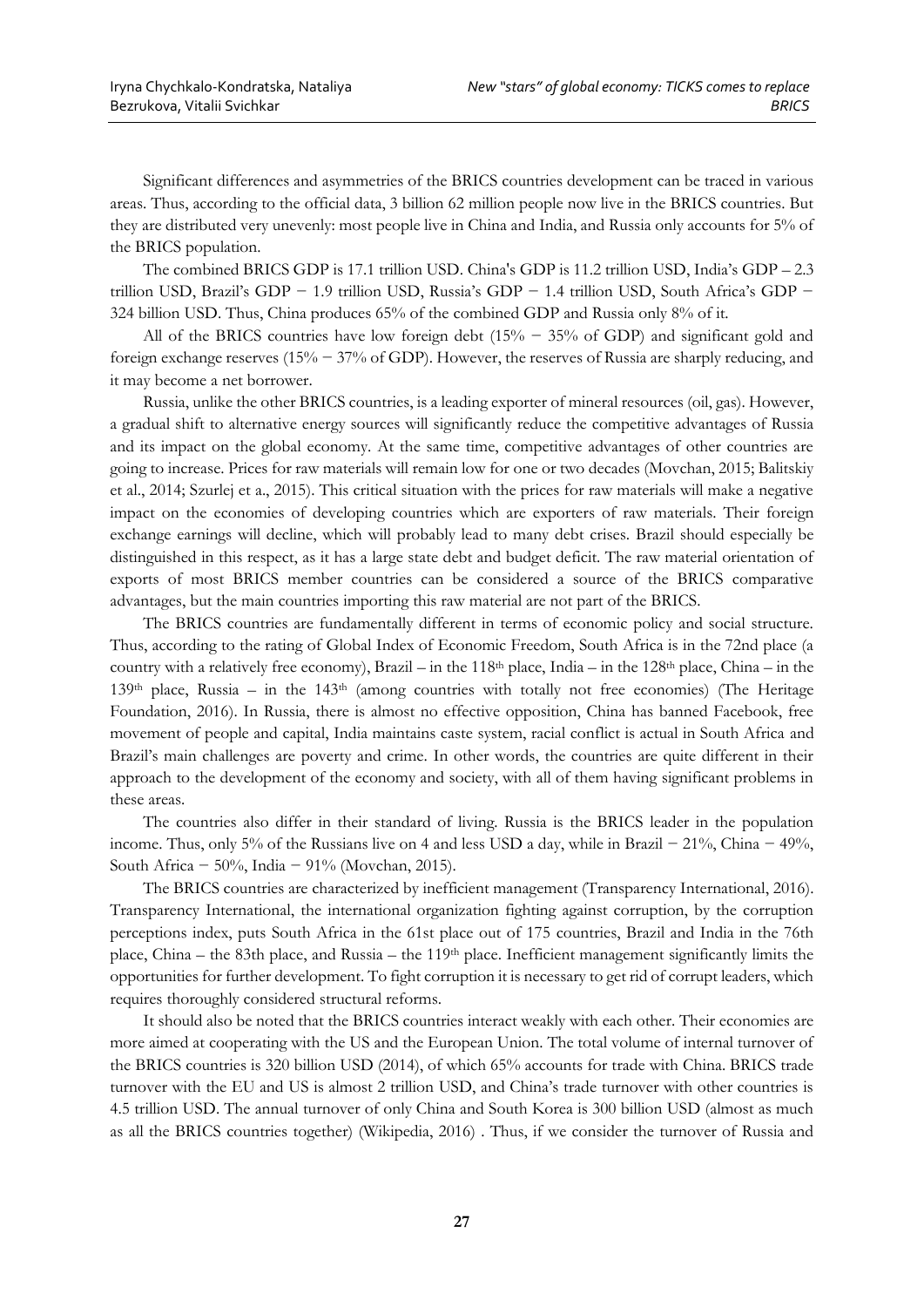China, China accounted for 11% of foreign trade turnover of Russia, and Russia − 2% of foreign trade turnover of China.

So, one can hardly speak of mutually beneficial cooperation in the presence of such differences between the countries. The BRICS countries are located on different continents, their economies are virtually not connected and focused mainly on the developed countries, the United States and the European Union, where the purchasing power of the population is much higher than in the developing countries. This geographical location increases the cost of economic transactions between the BRICS member countries, as they are not interconnected by regular shipping routes.

Today, the views of the economists on the prospects of BRICS have changed. Thus, Goldman Sachs specialized fund, which invested into BRICS, has decreased by 8 times for the period of 2010-2015. In the autumn 2015, Russia and Brazil were in recession, China growth slowed to minimum rates of 1990, and the economy of South Africa stopped. The Goldman Sachs investment project lost its appeal, which led to the closure of the investment fund on November, 8 2015 (Bootle, 2013).

Russia and Brazil are currently experiencing a prolonged economic crisis. The economic sanctions imposed on Russia in consequence of the events in Ukraine also have a significant negative impact on its economy. According to the International Monetary Fund (IMF) in 2015 the BRICS countries which showed negative growth were Brazil and Russia, 3.8% and 3.7% respectively. The IMF expects negative growth of their economies in 2016 as well. Unlike Russia and Brazil, China's economy in 2016 will grow by 6.3%, India's economy − by 7.5%, and even South Africa's economy − by 0.7% (*Table 2)* (International Monetary Fund, 2016).

Table 2

| Countries    | 2014 | 2015   | 2016 (forecast) |
|--------------|------|--------|-----------------|
| Russia       | 0,6  | $-3.$  |                 |
| Brazil       | 0,1  | $-3.8$ | - 3.5           |
| India        |      |        |                 |
| China        |      |        |                 |
| South Korea  | 3,3  | 4,     | 3,2             |
| Taiwan       | 3,8  | 2.     |                 |
| South Africa | ς, Ι |        |                 |

The rate of growth or decline of GDP in the BRICS and TICKS countries, %

*Source:* Own calculations based on International Monetary Fund.

Relative figures of foreign direct investment in the BRICS and TICKS countries are worthy of note (*Table 3*) (UNCTAD, 2016).

Russia experienced a dramatic decline in foreign investments from 31,668 million USD in 2010 to 9,825 million USD in 2015. Russia is losing its investment attractiveness in the global investment market.

The place of Russia and Brazil in the group of five countries was occupied by Taiwan and South Korea. These very countries actively attract foreign investment, directing them to the development of services and technology. Thus, today there is a new group of countries that might become the engine of the world economy – the TICKS group: Taiwan, India, China, Korea/South Korea, South Africa. This is due to the changes in global markets and in global demand: services, especially high technology ones, are becoming the most expensive product and have the greatest demand, and trade in raw materials is fading into the background. Global investment is channeled into high-tech industries, the development of which characterizes the TICKS economies. Thus, the volume of investments in the emerging markets are coming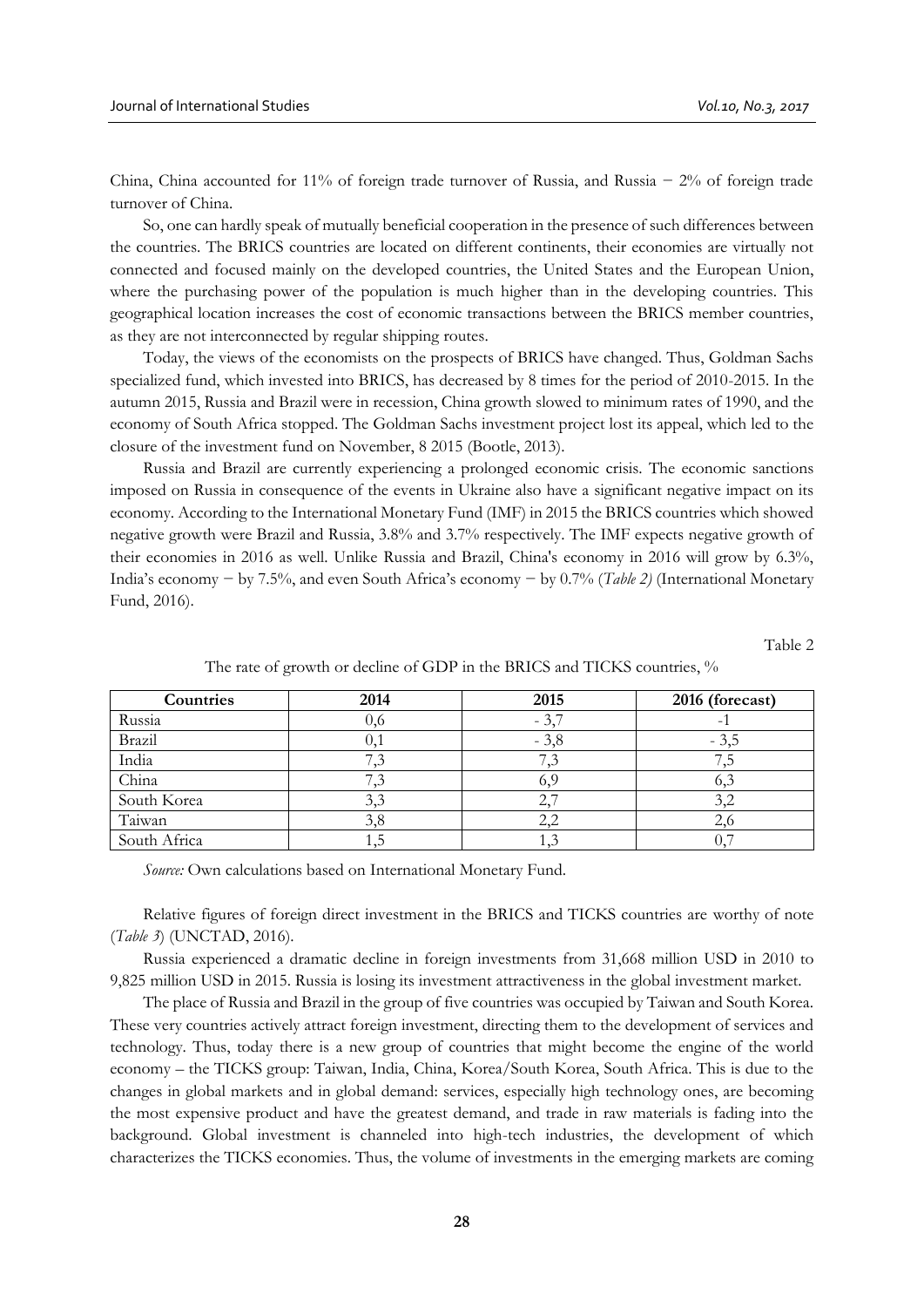to the IT sector in China almost equal the volume of investments in the Chinese financial sector (*Figure 1*) (Copley Fund Researsch, 2015).

Table 3

| <b>Countries</b> | <b>2010</b> | 2011    | 2012     | 2013    | 2014    | 2015    |  |
|------------------|-------------|---------|----------|---------|---------|---------|--|
| Brazil           | 83749       | 96 152  | 76098    | 53 060  | 73 086  | 64 648  |  |
| Russia           | 31 668      | 36868   | 30 188   | 53 397  | 29 15 2 | 9 8 2 5 |  |
| India            | 27 417      | 36 190  | 24 1 9 6 | 28 199  | 34 5 82 | 44 208  |  |
| China            | 114 734     | 123 985 | 121 080  | 123 911 | 128 500 | 135 610 |  |
| South Africa     | 3636        | 4 2 4 3 | 4 5 5 9  | 8 300   | 5 7 7 1 | 1 772   |  |
| Taiwan           | 2492        | $-1957$ | 3 207    | 3 5 9 8 | 2 8 3 9 | 2415    |  |
| South Korea      | 9497        | 9 7 7 3 | 9496     | 12 767  | 9 2 7 4 | 5 0 4 2 |  |

# Foreign Direct Investment in the BRICS and TICKS Countries for the Period of 2010-2015 (million USD)

*Source:* Own calculations based on UNCTAD.

The share of Taiwan and Korea now accounts for at least 35% in some investment funds, while Russia and Brazil receive about 3% of the investment companies assets. According to Copley Fund Research, the share of the TICKS countries in the portfolio of an average investment fund in the emerging markets has increased from 40% in April 2013 to the current 54%. 63% of these funds have invested at least 50% of their assets in the TICKS countries, and only 10% of funds invest in emerging markets, the same funds are invested into BRICS (Wikipedia, 2016).





The share of the TICKS countries in the total investment in emerging markets is increasing and is currently at about 54%, while the share of the BRICS countries remains at 40% (*Figure 2*) (Copley Fund Researsch, 2015).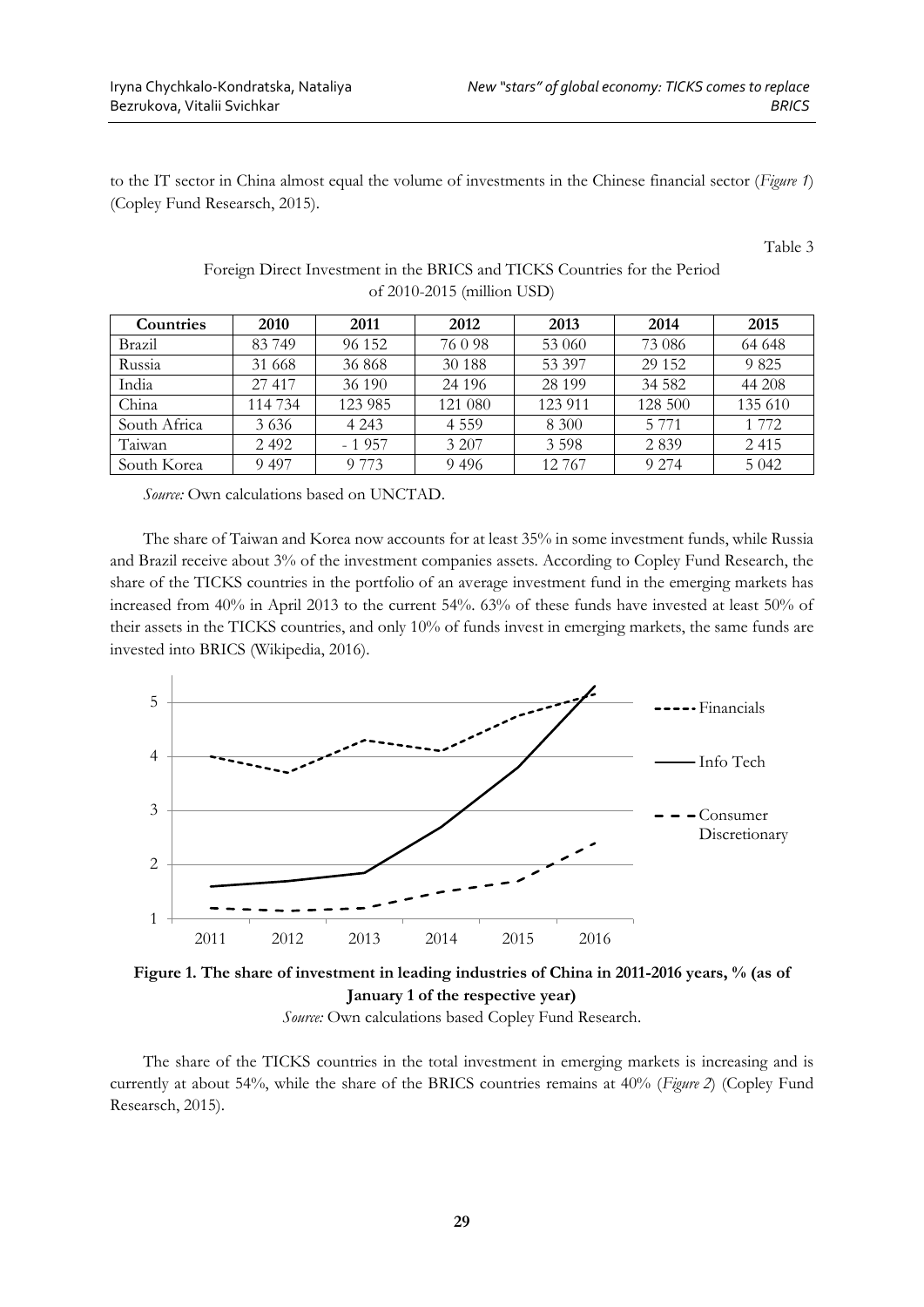

**Figure 2. The share of the BRICS and TICKS countries in the total investments in emerging markets in the years 2011-2016,% (as of January 1 of the respective year)** *Source:* Own calculations based on Copley Fund Researsch.

Thus, we can state the fact that TICKS has significant advantages over BRICS. However, there are a number of possible observations on the TICKS possible structure. According to the authors, it is more appropriate for TICKS to have Thailand, India, China, Korea, and Singapore as member states (TICKS \*). That means that excluding three countries from BRICS − Russia, Brazil and South Africa is more reasonable than excluding two countries − Russia and Brazil.

The authors also argue that two countries in the TICKS group should be changed for the other ones − the place of Taiwan comes to Thailand, and Singapore takes place of South Africa.

The membership of South Korea in the new association does not cause doubt, given the presence of the country's powerful technology companies such as Samsung, LG, Daewoo and KIA. Taking into account the main criterion of forming TICKS, namely the country's place in the development of high-tech sector, the authors have to state that South Africa's economic structure does not meet this criterion, unlike the economy of Singapore. Besides, South Africa is the only TICKS country, which is located on another continent, which is a barrier to the economic integration.

The economy of Taiwan is more consistent with this criterion. However, we should remember the significant contradictions between China and Taiwan, which the authors believe might interfere with the effective functioning of TICKS. In addition to political and geographical aspects, there are purely economic ones.

Although the Republic of Korea, Taiwan and Singapore do not belong to emerging markets, according to Bootle R. (Bootle, 2013), they, however, belong to developing countries, according to the International Monetary Fund (IMF, 2016) and United Nations Conference on Trade and Development (UNCTAD, 2016) classifications. And the rates of their economic development in recent years are higher than in Russia, Brazil and South Africa.

Let us compare the rates of GDP growth in the TICKS and TICKS \*countries. According to the International Monetary Fund (IMF) in 2015 the GDP growth in Singapore and Thailand was almost three times higher than the growth rate in South Africa and Taiwan respectively (*Table 4*) (International Monetary Fund, 2016).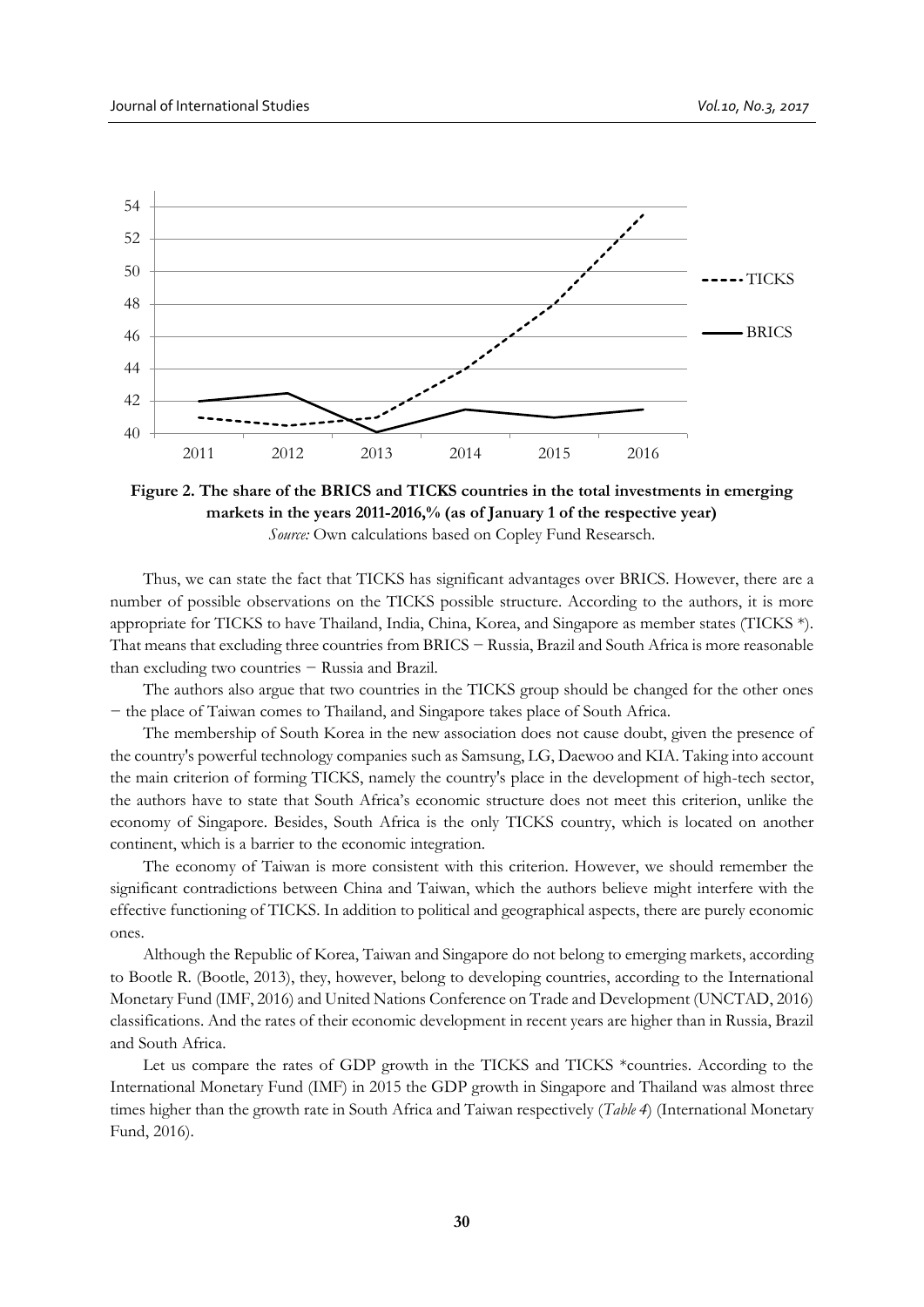Table 4

| Countries    | 2014 | 2015 | 2016 (forecast) |
|--------------|------|------|-----------------|
| South Africa | 1,J  |      |                 |
| Singapore    | 4,0  | 4.   |                 |
| Taiwan       | э,8  | عروك |                 |
| Thailand     | 0,0  | 0,0  | v.,             |

The rate of growth or decline of GDP in the TICKS and TICKS\* countries, %

*Source:* Own calculations based on International Monetary Fund.

The comparative figures of foreign direct investment in the TICKS and TICKS\* countries are noteworthy (*Table 5*) (UNCTAD, 2016).

Table 5

Foreign Direct Investment in the TICKS and TICKS\* Countries for the Period of 2010-2015 (million USD)

| <b>Countries</b> | 2010  | 2011    | 2012    | 2013   | 2014    | 2015    |
|------------------|-------|---------|---------|--------|---------|---------|
| South Africa     | 3636  | 4 2 4 3 | 4 5 5 9 | 8 300  | 5 7 7 1 | 1 772   |
| Singapore        | 55076 | 48329   | 57150   | 66067  | 68496   | 65262   |
| Taiwan           | 2492  | $-1957$ | 3 207   | 3.598  | 2839    | 2 4 1 5 |
| Thailand         | 9 497 | 9 773   | 9496    | 12.767 | 9 2 7 4 | 5 0 4 2 |

*Source:* Own calculations based on UNCTAD.

Significant difference in the volume of foreign direct investments is observed between Singapore and South Africa, where in 2010-2015 it almost annually exceeded 10 times, which also shows the existing advantage of Singapore and Thailand over South Africa, and Taiwan respectively.

Calculation of the share of foreign direct investment attracted over the years 2010-2015 in the total investment in developing countries, conducted for the BRICS, TICKS and TICKS\* countries, revealed a situation that the BRICS countries during the whole period had an advantage over TICKS on this indicator, and the TICKS\* countries gained an advantage over BRICS by the results of 2015 (*Table 6*) (authors using the data of UNCTAD, 2016).

Graphic representation of the calculations made is shown in *Figure 3* (authors using the data of UNCTAD, 2016).

Consequently, investors are increasingly focused on emerging markets, among which there is a new group of fast-growing economies − the TICKS \* countries (Thailand, India, China, Korea, Singapore). These countries are actively developing high-tech industries, which are the most profitable ones; besides, international corporations are created there. The TICKS \* countries also show steady growth of macroeconomic indicators.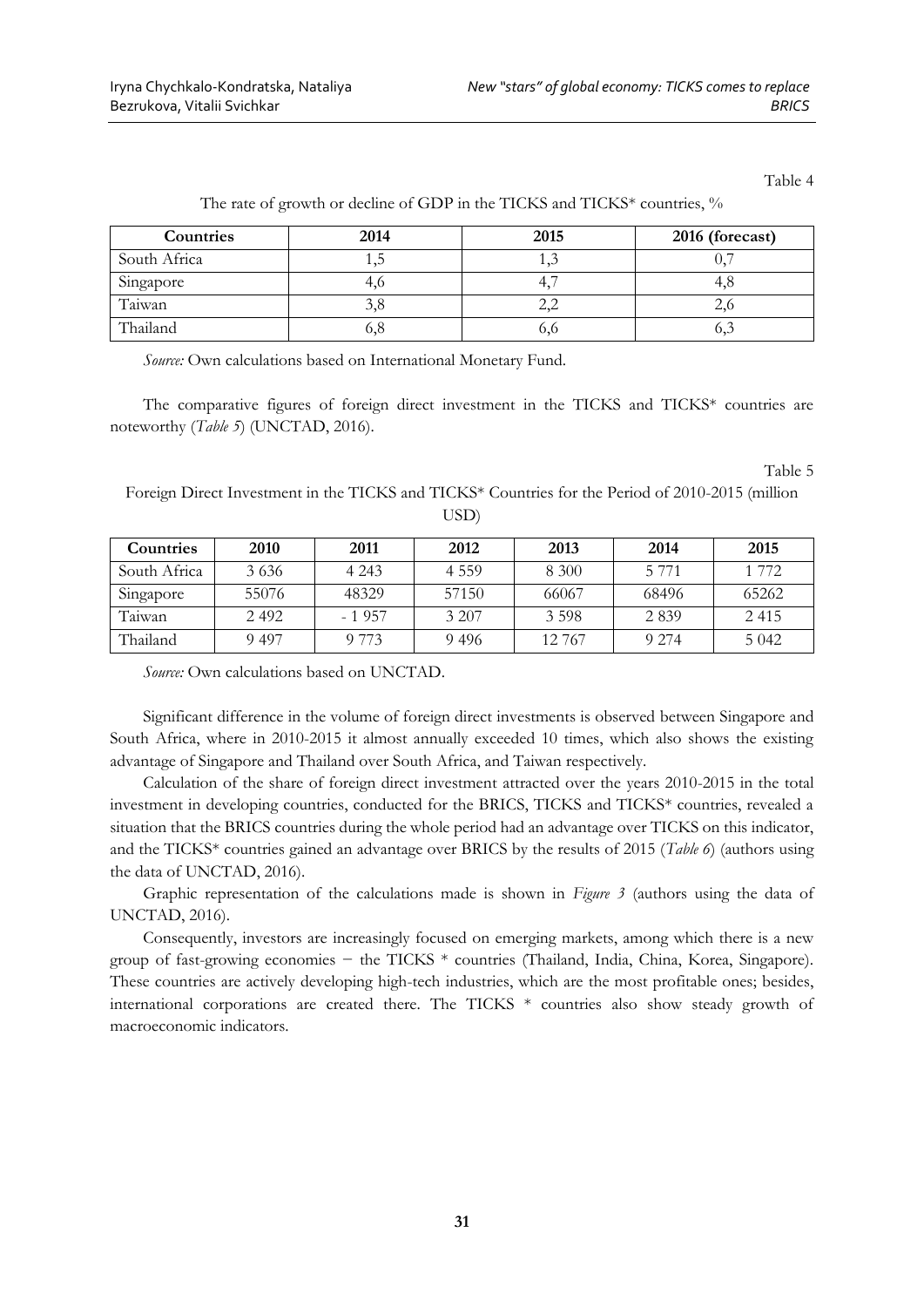Table 6

| Countries                           | 2011   | 2012   | 2013   | 2014   | 2015   | 2016   |
|-------------------------------------|--------|--------|--------|--------|--------|--------|
| Brazil                              | 83749  | 96152  | 76098  | 53060  | 73086  | 64648  |
| Russia                              | 31668  | 36868  | 30188  | 53397  | 29152  | 9825   |
| India                               | 27417  | 36190  | 24196  | 28199  | 34582  | 44208  |
| China                               | 114734 | 123985 | 121080 | 123911 | 128500 | 135610 |
| South Africa                        | 3636   | 4243   | 4559   | 8300   | 5771   | 1772   |
| <b>Total BRICS</b>                  | 261204 | 297438 | 256121 | 266867 | 271091 | 256063 |
| Share BRICS in FDIDC                | 41,77  | 44,38  | 38,88  | 40,29  | 38,81  | 33,50  |
| Taiwan                              | 2492   | 1957   | 3207   | 3538   | 2839   | 18541  |
| India                               | 27417  | 36190  | 24196  | 28199  | 34582  | 44208  |
| China                               | 114734 | 123985 | 121080 | 123911 | 128500 | 135610 |
| Korea                               | 9497   | 9773   | 9496   | 12767  | 9274   | 5042   |
| South Africa                        | 3636   | 4243   | 4559   | 8300   | 5771   | 1772   |
| <b>Total TICKS</b>                  | 157776 | 176148 | 162538 | 176715 | 180966 | 205173 |
| Share TICKS in FDIDC                | 25,23  | 26,28  | 24,67  | 26,68  | 25,91  | 26,84  |
| Thailand                            | 14568  | 3271   | 16517  | 16652  | 3537   | 10845  |
| India                               | 27417  | 36190  | 24196  | 28199  | 34582  | 44208  |
| China                               | 114734 | 123985 | 121080 | 123911 | 128500 | 135610 |
| Korea                               | 9497   | 9773   | 9496   | 12767  | 9274   | 5042   |
| Singapore                           | 55076  | 48329  | 57150  | 66067  | 68496  | 65262  |
| Total TICKS*                        | 221292 | 221548 | 228439 | 247596 | 244389 | 260967 |
| Share TICKS* in FDIDC               | 35,39  | 33,06  | 34,68  | 37,38  | 34,99  | 34,14  |
| FDI in developing countries (FDIDC) | 625320 | 670149 | 658774 | 662406 | 698494 | 764370 |

The Share of Foreign Direct Investment in the BRICS, TICKS and TICKS\* Countries in Foreign Direct Investment in Developing Countries for the Period of 2010-2015 (million USD)

*Source:* Own calculations based on UNCTAD





*Source:* Own calculations based on UNCTAD.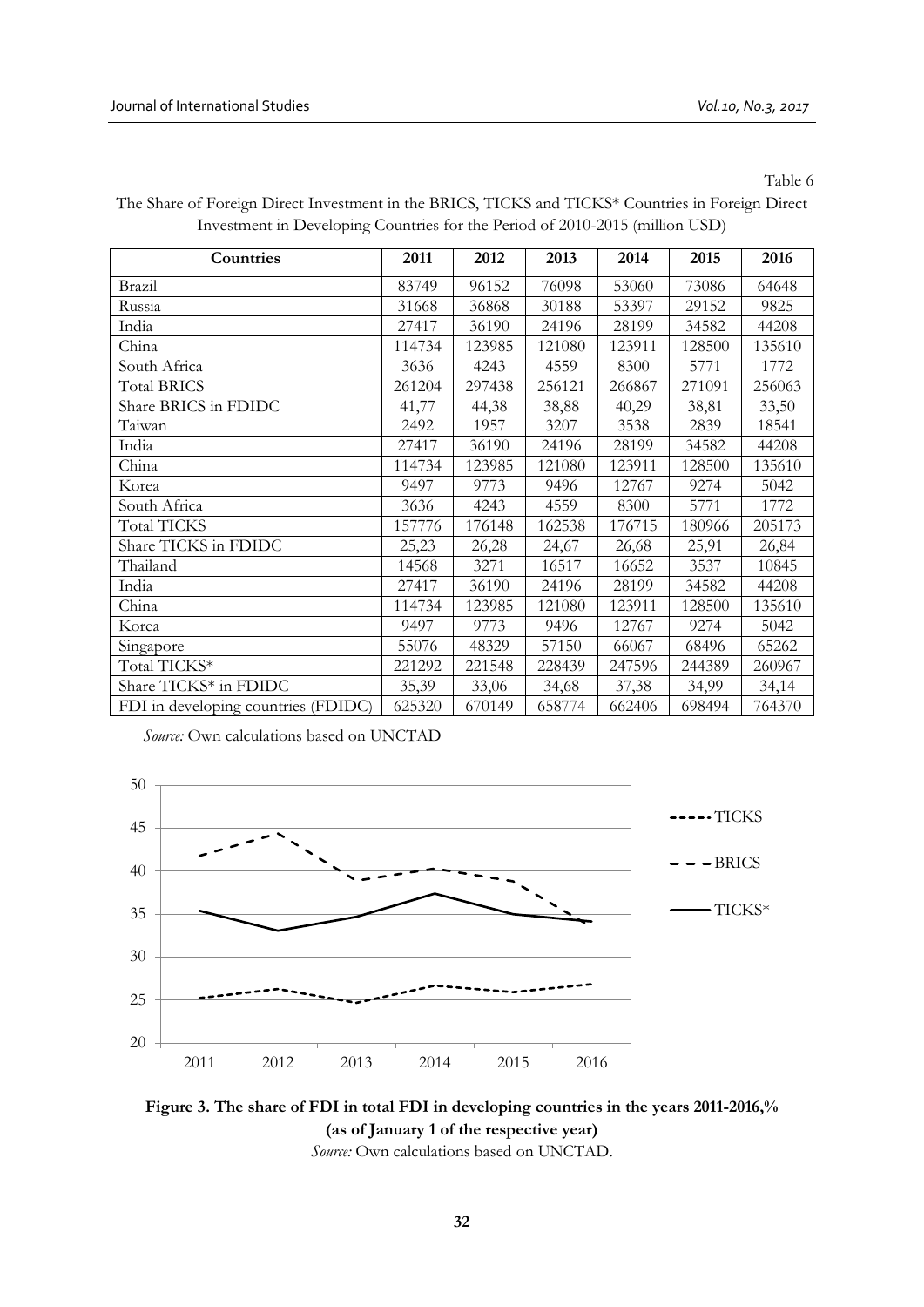### **4. CONCLUSIONS**

Thus, under the influence of globalization, changes in all spheres of the international community are intensified. The former leaders of the world economy are replaced by the new ones, due to the changes in the global demand and investment priorities. So, the BRICS group of countries that were considered to be the engines of the global economy finishes its existence − the TICKS group comes in its place. The TICKS is a grouping of five rapidly developing countries (Taiwan, China, India, Korea, South Africa). The TICKS has significant advantages over the BRICS. However, the authors suggest a new membership of TICKS<sup>\*</sup> − Thailand, India, China, Korea, Singapore (TICKS\*). In other words, it is more reasonable to exclude three countries from the BRICS − Russia, Brazil and South Africa − than to exclude two of them − Russia and Brazil. And two more countries in the TICKS group, according to the authors, should be changed for the other ones − the place of Taiwan comes to Thailand, and Singapore takes place of South Africa, as the profiles of those economies meet more the priorities of the modern global economy, and they show a steady increase in the volume of foreign investment and GDP.

### **REFERENCES**

- Aslund, A. (2016, February). BRIKS nachinayet tonut [BRICS begins to sink)]. *Liga.net.* Retrieved 03 November 2016 from [http://finance.liga.net/economics/2016/2/15/opinion/47005.htm.](http://finance.liga.net/economics/2016/2/15/opinion/47005.htm) [In Russian].
- Balitskiy, S., Bilan, Y., & Strielkowski, W. (2014). Energy security and economic growth in the European Union*. Journal of Security & Sustainability Issues*, *4*(2), 123-130.
- Banioniene, J., & Dagiliene, L (2017). Opportunities to Catch Up Advanced Countries by Investing in Technologies. *Montenegrin Journal of Economics*, *13*(1), 11-123.
- [Bootle,](http://www.telegraph.co.uk/finance/comment/rogerbootle/) R. (2013, July 14). Economic focus should shift from the BRICs to Africa's emerging markets. *The Telegraph.* Retrieved 03 November 2016 from [http://www.telegraph.co.uk/finance/comment/rogerbootle/10178956/](http://www.telegraph.co.uk/finance/comment/rogerbootle/10178956/%20Economic-focus-should-shift-from-the-BRICs-to-Africas-emerging-markets.html)  [Economic-focus-should-shift-from-the-BRICs-to-Africas-emerging-markets.html.](http://www.telegraph.co.uk/finance/comment/rogerbootle/10178956/%20Economic-focus-should-shift-from-the-BRICs-to-Africas-emerging-markets.html)
- BRICS. (2015). *BRICS in Numbers*. Retrieved 03 November 2016 from [http://en.brics2015.ru.](http://en.brics2015.ru/)
- Copley Fund Research. (2015, September). Healthcare [Early Stages, Big Opportunity.](http://www.copleyfundresearch.com/em_healthcare/) Retrieved 03 November 2016 from [http://www.copleyfundresearch.com/2015/09/.](http://www.copleyfundresearch.com/2015/09/)
- International Monetary Fund. (2016, April). *World Economic Outlook (WEO). Too Slow for Too Long.* Retrieved 03 November 2016 from [http://www.imf.org/external/pubs/ft/weo/2016/01/pdf/text.pdf.](http://www.imf.org/external/pubs/ft/weo/2016/01/pdf/text.pdf)
- Johnson, S. (2016, January 28). The Brics are dead. Long live the Ticks. *Financial Times.* Retrieved 03 November 2016 from [http://www.ft.com/cms/s/2/b1756028-c355-11e5-808f-8231cd71622e.html#ixzz473.](http://www.ft.com/cms/s/2/b1756028-c355-11e5-808f-8231cd71622e.html%23ixzz473)
- O'Neill, J. (2001, November 30). Building Better Global Economic BRICs. *Global Economics Paper, 66.* Retrieved 03 November 2016 from [http://www.goldmansachs.com/our-thinking/archive/archive-pdfs/build-better](http://www.goldmansachs.com/our-thinking/archive/archive-pdfs/build-better-brics.pdf)[brics.pdf.](http://www.goldmansachs.com/our-thinking/archive/archive-pdfs/build-better-brics.pdf)
- Mamedov, O., Movchan, I., Ishchenko-Padukova, O., & Grabowska, M. (2016). Traditional Economy: Innovations, Efficiency and Globalization. *Economics & Sociology*, 9(2), 61-71. do[i:10.14254/2071-789X.2016/9-2/4.](http://dx.doi.org/10.14254/2071-789X.2016/9-2/4)
- [Мovchan, A. \(2015, July\)](https://slon.ru/authors/40218). Lozhnaya nadezhda. Pochemu BRIKS ne budet rabotat (False hope. Why BRICS will not work). *Slon Magazine.* Retrieved 03 November 2016 from [https://slon.ru/posts/53884.](https://slon.ru/posts/53884)
- Szurlej, A., Ruszel, M., & Olkuski, T. (2015). Will natural gas be competitive fuel?, *Rynek Energii, 120*(5), 3-10.
- The Heritage Foundation. (2016). *Global Index of Economic Freedom. Country Rankings*. Retrieved 03 November 2016 from [http://www.heritage.org/index/ranking.](http://www.heritage.org/index/ranking)
- Transparency International. (2016). *Corruption Perceptions Index 2015*. Retrieved 03 November 2016 from [http://www.transparency.org/cpi2015#results-table.](http://www.transparency.org/cpi2015%23results-table)
- UNCTAD. (2016). *World Investment Report 2016. Investor Nationality: Policy Challenges.* Retrieved 03 November 2016 from [http://unctad.org/en/PublicationsLibrary/](http://unctad.org/en/PublicationsLibrary/%20wir2016_en.pdf) wir2016\_en.pdf.
- Verner, T. (2011). National Competitiveness and Expenditure on Education, Research and Development. *Journal of Competitiveness*, 3(2), 3-10.